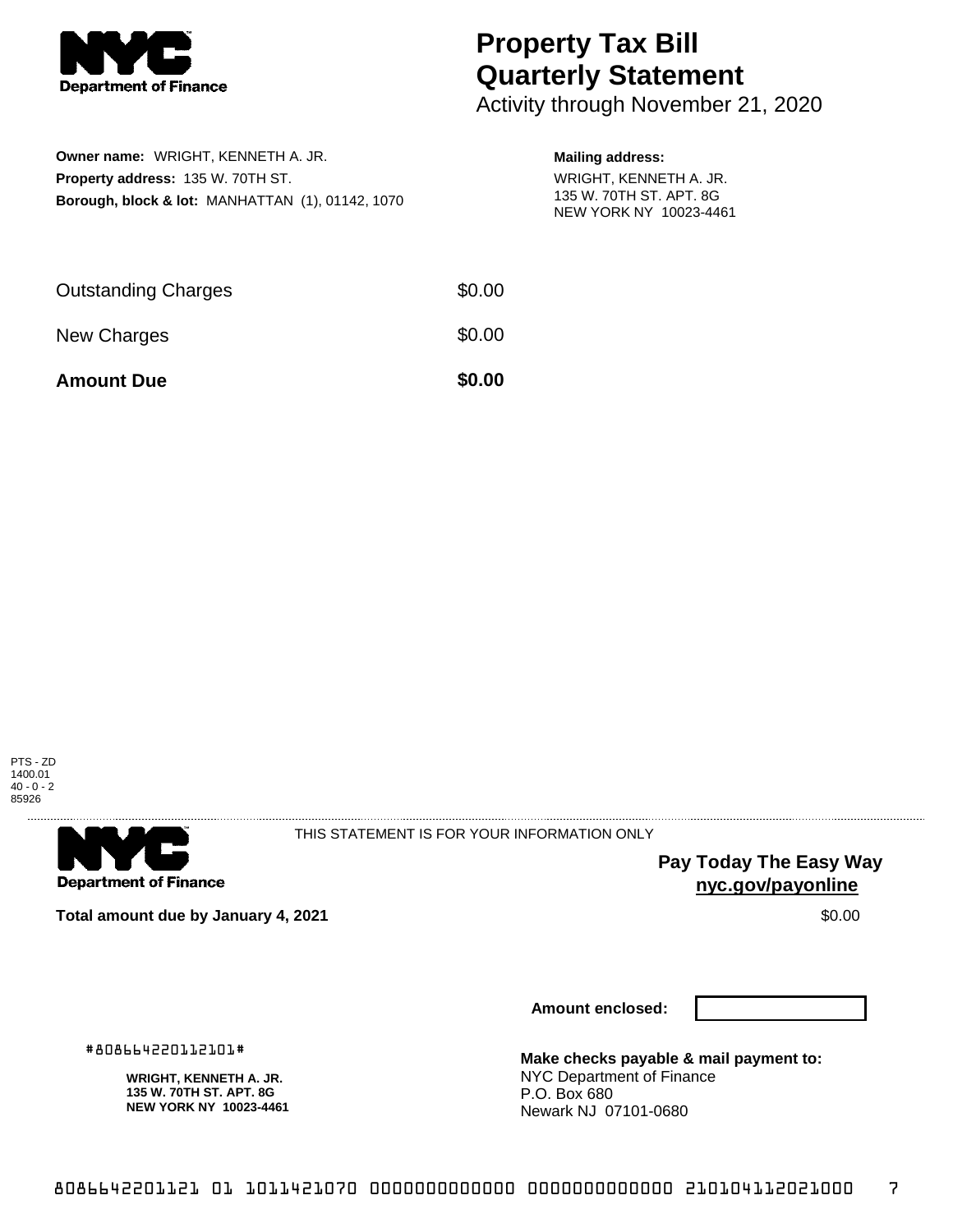

| <b>Previous Charges</b><br>Total previous charges including interest and payments                   |                          | <b>Amount</b><br>\$0.00 |                                             |
|-----------------------------------------------------------------------------------------------------|--------------------------|-------------------------|---------------------------------------------|
|                                                                                                     |                          |                         | <b>Current Charges</b>                      |
| <b>Finance-Property Tax</b><br><b>Adopted Tax Rate</b><br>Co-op Condo Abatement<br>Payment Adjusted | 01/01/2021<br>01/01/2021 | 01/01/2021              | \$0.00<br>$$-177.30$<br>\$31.02<br>\$146.28 |
| <b>Total current charges</b>                                                                        |                          |                         | \$0.00                                      |
| <b>Tax Year Charges Remaining</b>                                                                   | <b>Activity Date</b>     | <b>Due Date</b>         | <b>Amount</b>                               |
| Finance-Property Tax<br><b>Adopted Tax Rate</b><br>Co-op Condo Abatement                            | 01/01/2021               | 04/01/2021              | \$0.00<br>$$-177.30$<br>\$31.02             |
| <b>Early Payment Discount</b><br>Payment Adjusted                                                   | 01/01/2021               | 04/01/2021              | \$1.46<br>\$144.82                          |
| Total tax year charges remaining                                                                    |                          |                         | \$0.00                                      |
| <b>Overpayments/Credits</b>                                                                         | <b>Activity Date</b>     | <b>Due Date</b>         | Amount                                      |
| <b>Credit Balance</b>                                                                               |                          | 07/01/2020              | $$-291.10$                                  |
| Total overpayments/credits remaining on account                                                     |                          | \$291.10                |                                             |

You must apply for a refund or a transfer of credits resulting from overpayments within six years of the date of **the overpayment or credit. Please note that overpayments and credits are automatically applied to unpaid taxes.**

## **Home banking payment instructions:**

- 1. **Log** into your bank or online bill pay website.
- 2. **Add** the new payee: NYC DOF Property Tax. Enter your account number, which is your boro, block and lot, as it appears here: 1-01142-1070 . You may also need to enter the address for the Department of Finance. The address is P.O. Box 680, Newark NJ 07101-0680.
- 3. **Schedule** your online payment using your checking or savings account.

## **Did Your Mailing Address Change?** If so, please visit us at **nyc.gov/changemailingaddress** or call **311.**

When you provide a check as payment, you authorize us either to use information from your check to make a one-time electronic fund transfer from your account or to process the payment as a check transaction.